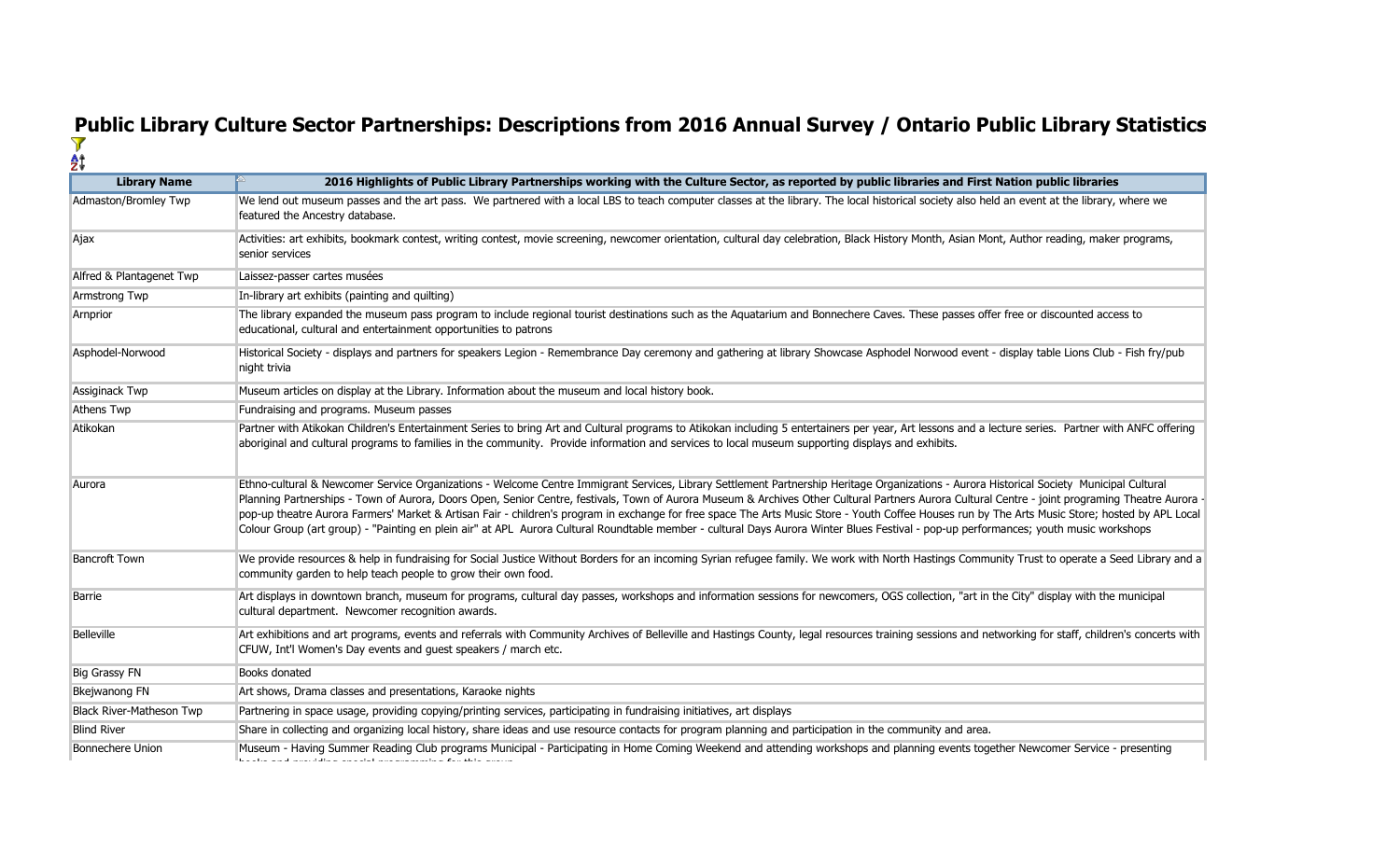|                                                                  | books and providing special programming for this group                                                                                                                                                                                                                                                                                                                                                                                                                                                                                                                                                                                                                                                                                                                                                                                                                                                                                                                                                                                           |
|------------------------------------------------------------------|--------------------------------------------------------------------------------------------------------------------------------------------------------------------------------------------------------------------------------------------------------------------------------------------------------------------------------------------------------------------------------------------------------------------------------------------------------------------------------------------------------------------------------------------------------------------------------------------------------------------------------------------------------------------------------------------------------------------------------------------------------------------------------------------------------------------------------------------------------------------------------------------------------------------------------------------------------------------------------------------------------------------------------------------------|
|                                                                  | Bradford West Gwillimbury Town Venue for Studio Art Tour Venue for Barrie Jazz Festival Simcoe County Library Immigration Hub program Local History Association - venue for meetings, presentations, displays Back Alley Cruis<br>meeting and display of antique cars in library parking lot                                                                                                                                                                                                                                                                                                                                                                                                                                                                                                                                                                                                                                                                                                                                                     |
| <b>Brampton</b>                                                  | Municipal departments, Parks and Recreation, Arts and Culture, Ontario Genealogical Society                                                                                                                                                                                                                                                                                                                                                                                                                                                                                                                                                                                                                                                                                                                                                                                                                                                                                                                                                      |
| <b>Brant County</b>                                              | Local history digital collections; Festivals; Community celebrations; Local architecture study / inventory                                                                                                                                                                                                                                                                                                                                                                                                                                                                                                                                                                                                                                                                                                                                                                                                                                                                                                                                       |
| Brantford                                                        | "Sitting member on Brantford Cultural Advisory Committee, Member of the Grand Erie Immigration Partnership. Provided display space for local museums. Provided display space for local antists.<br>Began work with local art gallery to discuss placement of public art on external wall of Main Branch. Partnered with local museums to deliver local history programs."                                                                                                                                                                                                                                                                                                                                                                                                                                                                                                                                                                                                                                                                        |
| Brighton Public Library Board                                    | When the local Art Council and gallery disbanded BPL worked with local artists to maintain a gallery display in the library. We work with the Heritage Organization by cross promoting and<br>participating in events. We also work with their digital archives to digitize parts of our local history collection.                                                                                                                                                                                                                                                                                                                                                                                                                                                                                                                                                                                                                                                                                                                               |
| Brockville                                                       | Staff on various committees in leadership and service delivery roles; cooperative City volunteer administration and recognition; shared staff competencies, marketing, event planning, IT, meeting<br>spaces.                                                                                                                                                                                                                                                                                                                                                                                                                                                                                                                                                                                                                                                                                                                                                                                                                                    |
| <b>Bruce County</b>                                              | Museum: partnered programs, traveling exhibits, museum pass lending Ethno-cultural and Newcomer Service Organizations: partnered with newcomer service organizations to provide a<br>community info night at library branches Heritage: partner to hold art shows, provide archival/local history rooms in two branches, partnered programs                                                                                                                                                                                                                                                                                                                                                                                                                                                                                                                                                                                                                                                                                                      |
| Bruce Mines & Plummer Addition: we showcase historical artifacts |                                                                                                                                                                                                                                                                                                                                                                                                                                                                                                                                                                                                                                                                                                                                                                                                                                                                                                                                                                                                                                                  |
|                                                                  | Burk's Falls, Armour & Ryerson U 1. Plan and promote local events; share resources; attend meetings 2. In-Library Art Exhibits; promotion of activities; artist workshop 3. In-Library workshops 4. Planning of festivals; pro<br>region                                                                                                                                                                                                                                                                                                                                                                                                                                                                                                                                                                                                                                                                                                                                                                                                         |
| Burlington                                                       | 1. Read Free with Community Living p Adults with special needs meet once a week for an hour of stories, activities and fellowship. 2. Paws for Stories with St. John's Ambulance p Children ages 6-<br>10 read one-on-one to a therapy dog. 3. One Book One Burlington - City wide reading program. 4. Settlement Worker with Halton Multicultural Council - new people to Canada that need help<br>getting settled in Canada. 5. Haiku & Kumihimo with Burlington Mundialization Committee - ran programs. 6. Citizenship Ceremony with City of Burlington.                                                                                                                                                                                                                                                                                                                                                                                                                                                                                     |
| Caledon                                                          | Lending of passes to Peel Art Gallery, Museum and Archives (PAMA)and sharing of resources/collections. Joint programs with local Heritage Caledon and Town of Caledon. Joint programs with<br>representatives of visual and written arts community. Workshops and library orientation for newcomers with LINC.                                                                                                                                                                                                                                                                                                                                                                                                                                                                                                                                                                                                                                                                                                                                   |
| Callander                                                        | the library has done joint presentations with the museum and the art gallery. In June we offered a seniors lunch in the museum's art gallery. Seniors were asked to bring technology devices that<br>they needed help with and the library offered the assistance of our technology trainer. The Museum and the Library shared the cost of the lunch. Every summer we offer two presentations with the<br>Metis Nation of Ontario. They have also did workshops in the library in 2016 on beadwork and moccasin making. A local group of writers meet in our library monthly to discuss their writing. They<br>offer writing contests in conjunction with the library. The writer judge the submissions to the contest and look for prizes for the winners. The Library binds the winners work into an anthology. The<br>library hosts an adult knitting club every Monday to work on and discuss their projects; as well as offer help with knitting skills. We offer a junior knitting club weekly as well, with the help of the<br>adult club |
| Cambridge                                                        | We have Art Galleries in 3 locations and we collaborate with other outside galleries. We provide programming with local Heritage agencies. We provide programming with the Cambridge Archives.<br>We have partnerships with numerous Municipal agencies for things like the Mayor's Celebration of the Arts, Intl. Youth Week, seasonal celebrations. We partner with Ethno-Cultural and Newcomer<br>Service organizations in many ways - Intl. Festival, World Refugee Day, Settlement Services etc. As well we provide programming in partnerships with many Music, Dance and Drama<br>organizations                                                                                                                                                                                                                                                                                                                                                                                                                                           |
| <b>Carleton Place</b>                                            | -Local museum has an ongoing exhibit located at the library -Lanark Libraries routinely run joint programs together -Carleton Place Artists Association displays work by local painters at the library                                                                                                                                                                                                                                                                                                                                                                                                                                                                                                                                                                                                                                                                                                                                                                                                                                           |
| Casselman                                                        | Conférences de presse, ateliers, créations littéraires.                                                                                                                                                                                                                                                                                                                                                                                                                                                                                                                                                                                                                                                                                                                                                                                                                                                                                                                                                                                          |
|                                                                  | Cavan Monaghan Public Library E Co-ordinate at least one yearly activity with Historical Society. Provide space for a display case for the Historical Society. Also provide website support to them                                                                                                                                                                                                                                                                                                                                                                                                                                                                                                                                                                                                                                                                                                                                                                                                                                              |
| Centre Hastings                                                  | The library is on the Arts Route listing for Hastings and Prince Edward County, and participated with various heritage organizations.                                                                                                                                                                                                                                                                                                                                                                                                                                                                                                                                                                                                                                                                                                                                                                                                                                                                                                            |
| Champlain Twp                                                    | Exchanging information and referring patrons to museum, sharing costs of items, donating books to the museum.                                                                                                                                                                                                                                                                                                                                                                                                                                                                                                                                                                                                                                                                                                                                                                                                                                                                                                                                    |
| Chatham-Kent                                                     | The Chatham-Kent Public Library partners in programs with the above mentioned. The Library is represented on the Thames Art Gallery Board as well as the Chatham-Kent ARTSpace Board. The<br>المتاري والمتناقص والمتناقص والمتحرق والمتحرق والمستقر والمتنافذ والمتناقص والمتناور<br><b>Contractor</b><br><b>Contractor</b><br>contract to see the contract<br>$\mathbf{A}$ , and $\mathbf{B}$ , and $\mathbf{B}$<br>$\sim$ 100 $\sim$ 100 $\sim$                                                                                                                                                                                                                                                                                                                                                                                                                                                                                                                                                                                                |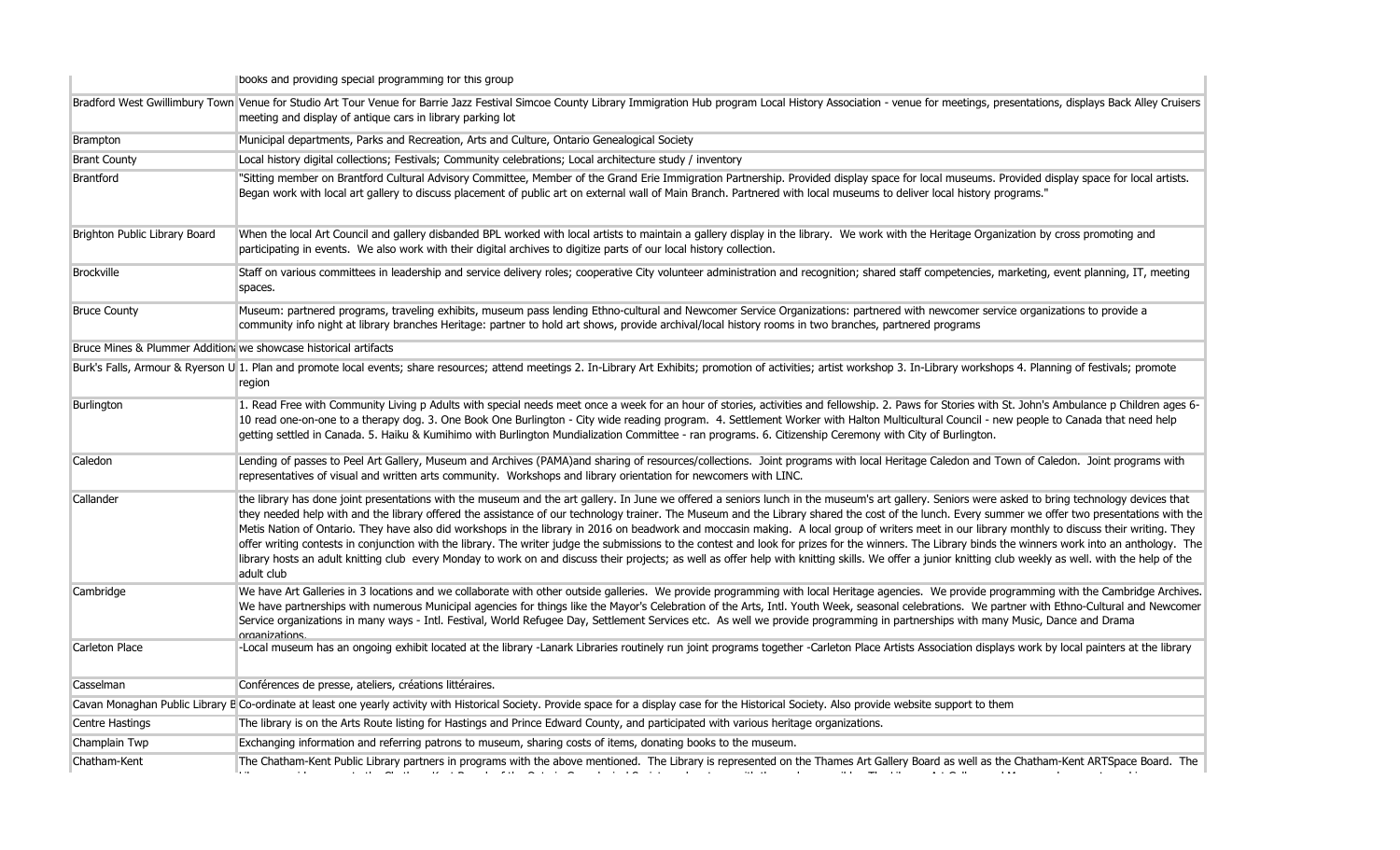|                               | Library provides space to the Chatham-Kent Branch of the Ontario Genealogical Society and partners with them when possible. The Library, Art Gallery and Museums have partnered in a<br>Digitization Project which was completed in 2014. The Library has also served on the Prosperity Council (poverty reduction, education and awareness subcommittee) and is an active partner in the<br>Local Immigration Project Education and Awareness Subcommittee. The Library also operated a NFB (National Film Board of Canada) Movie/Film Club.                                                                                                                                                                                                                                                                                                                                                                                                                                                                                                  |
|-------------------------------|------------------------------------------------------------------------------------------------------------------------------------------------------------------------------------------------------------------------------------------------------------------------------------------------------------------------------------------------------------------------------------------------------------------------------------------------------------------------------------------------------------------------------------------------------------------------------------------------------------------------------------------------------------------------------------------------------------------------------------------------------------------------------------------------------------------------------------------------------------------------------------------------------------------------------------------------------------------------------------------------------------------------------------------------|
|                               | Chippewas of Kettle & Stony Poir We held special programs for the Seniors, including a reading club at their lodge. We also provide meeting space to the local language group when they need it.                                                                                                                                                                                                                                                                                                                                                                                                                                                                                                                                                                                                                                                                                                                                                                                                                                               |
| Chippewas of Rama FN          | Loan of display items and books for special events eq. War of 1812, World War II.                                                                                                                                                                                                                                                                                                                                                                                                                                                                                                                                                                                                                                                                                                                                                                                                                                                                                                                                                              |
| Clarence-Rockland             | We offer free passes to all the Ottawa area museums and the National Art Gallery. We share a complex with the YMCA and have created joint programs with them. We share information and<br>materials with the Rockland Museum.                                                                                                                                                                                                                                                                                                                                                                                                                                                                                                                                                                                                                                                                                                                                                                                                                  |
| Clarington, Municipality of   | The Library has a partnership with the Visual Arts Centre of Clarington that focuses on displaying local art work at the main branch. The rotating displays highlight local artists and culture within<br>the community and attract new Library users. The Library continues its partnership with The Visual Arts Centre and A Gift of Art to host the Mayor's Gala "For the Love of Art". This event<br>showcases local artists, helping to promote local culture and support local organizations. The Library partners with Clarington Museums and Archives to create high-quality digital archives of local<br>newspaper collections. This project has facilitated easier access to local history while helping to preserve historical documents. The Library continues its partnership with the Community<br>Development Council Durham to offer an English Conversation Circle program. With over 230 participants in 2016 this program encourages newcomers to practice English, learn about their<br>community and build relationships. |
| Clearview Twp                 | Hosting exhibits, loaning cultural passes, sponsoring and providing programming at partnership events, donating produce grown as part of our children's programs.                                                                                                                                                                                                                                                                                                                                                                                                                                                                                                                                                                                                                                                                                                                                                                                                                                                                              |
| Cobourg                       | The County Archives is housed in the Library building. We do joint programming with the Archives several times per year. We have worked with the Cobourg Museum n several events at the<br>Library. We also work closely with the Lakeshore Genealogy Society to provide joint genealogical programming. The L.G Society maintains our local cemetery index. The CEO attends Municipal<br>Management meetings is sometimes consulted on special projects regarding municipal cultural planning. Our partnership with the Newcomer Service group is relatively new, but we have had<br>great success in planning special collections and conducting library tours for our new Syrian immigrants.                                                                                                                                                                                                                                                                                                                                                |
| Cochrane Public Library Board | We provide programing to the youth groups, partner with other groups to do skill sharing and to put on events together either in house or as outreach programs.                                                                                                                                                                                                                                                                                                                                                                                                                                                                                                                                                                                                                                                                                                                                                                                                                                                                                |
| Collingwood                   | Cultural Places Passes programme partners with SUMAC (Simcoe County Cultural Network) allows citizens to book and borrow cultural places passes via the Library's website, pick up passes at the<br>Library for admittance or visitor perks at SUMAC locations across the County including museums, heritage sites and archives.                                                                                                                                                                                                                                                                                                                                                                                                                                                                                                                                                                                                                                                                                                               |
| Cornwall                      | Library is a venue for Artist collectives and High School art shows; participated in Culture Days as a location for Apples and Art Tour; participates on Municipal Cultural Advisory committee;<br>provides space for Genealogy Society and Heritage Cornwall collections and meetings; maintains a digital database of digitized photos from Cornwall Community Museum; hosts Writer's fest in<br>conjunction with local writers and writing groups; hosts environmental-themed meetings and provides resources for Cornwall Transition Plus.                                                                                                                                                                                                                                                                                                                                                                                                                                                                                                 |
| Cramahe Twp                   | Colborne Art Gallery Exhibitions, after each exhibit is over the artists migrate to presenting at Colborne Library - and Castleton Library has the same partnership with local Cramahe Artists<br>Association; we partner with a new Musical (Ukulele) group formed through the Library, called "The Club" (Colborne Library Ukulele Band) who practice once a week at the library and are<br>performing locally now during the year.                                                                                                                                                                                                                                                                                                                                                                                                                                                                                                                                                                                                          |
| Dorion Twp                    | Cultural Days                                                                                                                                                                                                                                                                                                                                                                                                                                                                                                                                                                                                                                                                                                                                                                                                                                                                                                                                                                                                                                  |
| Douro-Dummer Twp              | We have a thriving Art Gallery and partner for space and displays with our local Historical Committee who hold our local archives here in our building.                                                                                                                                                                                                                                                                                                                                                                                                                                                                                                                                                                                                                                                                                                                                                                                                                                                                                        |
| Dryden                        | The Library works with several community partners to offer programming and services. One key example is out ongoing partnership with the Dryden Area Anti-Racism Network to offer monthly<br>programming with a focus on diversity and inclusion. We currently offer two programs per month, the Living Library speaker series, which invites local speakers to share their personal experiences<br>and stories, and the DAARN Film series, which we hold with the help of the NFB Film Club to screen films that focus on diverse cultures and perspectives. The library also works with local<br>genealogical and historical societies to store and make available their local history archives and to offer local history programming. The Library also works with Patricia Regional Seniors Services to<br>offer craft and cultural programs to seniors on a weekly basis. Other partnerships have included book and information displays, programming initiatives (story and craft programs) and<br>informational presentations.          |
| East Gwillimbury              | Partnerships in community festivals, film series, author events, storytelling festivals, Culture Days.                                                                                                                                                                                                                                                                                                                                                                                                                                                                                                                                                                                                                                                                                                                                                                                                                                                                                                                                         |
| Edwardsburgh/Cardinal Twp     | Museum passes to loan. Local art galleries display work in library. Employment services visits the library for one-on-one service with the public.                                                                                                                                                                                                                                                                                                                                                                                                                                                                                                                                                                                                                                                                                                                                                                                                                                                                                             |
| <b>Elgin County</b>           | The Museum regularly sends out displays to exhibit in branch libraries. The St. Thomas Elgin Art Gallery sends out Art Kits for patrons to use in branch libraries. The Library produces a Children's<br>Radio Program with Mennonite Community Services in Aylmer. Also, the Library participates in Reel Canadian Film Week with the St. Thomas Elgin Local Immigration Partnership.                                                                                                                                                                                                                                                                                                                                                                                                                                                                                                                                                                                                                                                         |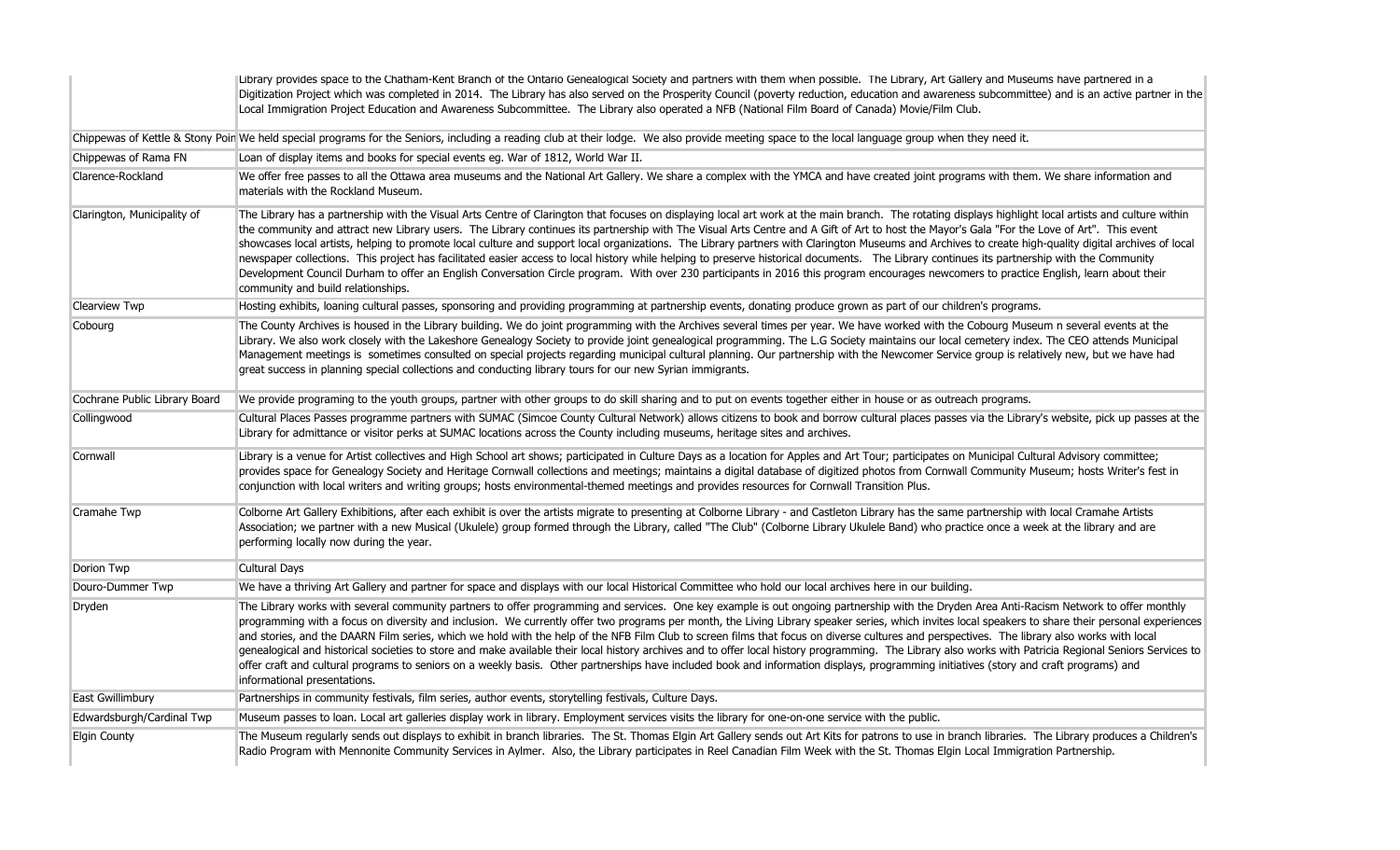| Elizabethtown - Kitley     | Hold records for Tweedsmuir Lyn and Toledo. Hold minute books and records for Heritage Elizabethtown-Kitley. Obituary records are held in Lyn Branch for the Lyn area.                                                                                                                                                                                                                                                                                                                                                                                                                                                                                                                                                                                                                         |
|----------------------------|------------------------------------------------------------------------------------------------------------------------------------------------------------------------------------------------------------------------------------------------------------------------------------------------------------------------------------------------------------------------------------------------------------------------------------------------------------------------------------------------------------------------------------------------------------------------------------------------------------------------------------------------------------------------------------------------------------------------------------------------------------------------------------------------|
| <b>Elliot Lake</b>         | Display art Display museum pieces                                                                                                                                                                                                                                                                                                                                                                                                                                                                                                                                                                                                                                                                                                                                                              |
| Emo Twp                    | <b>Ticket sales</b>                                                                                                                                                                                                                                                                                                                                                                                                                                                                                                                                                                                                                                                                                                                                                                            |
| Englehart                  | Art Club paints murals in our library window, Museum partners with fundraising, Art club displays in the library, library offers advertising and donate space for displays, flower shows, presentations<br>and display space.                                                                                                                                                                                                                                                                                                                                                                                                                                                                                                                                                                  |
| Espanola                   | As the local historical society disbanded, care and control of all artifacts, documents and photos was handed off to the library. Former members monitor and continue to contribute to the visible<br>collection. The long-term plan is to make the items available digitally for viewing and searching.                                                                                                                                                                                                                                                                                                                                                                                                                                                                                       |
| Essa                       | We have a local immigration partnership to offer the library as community hub. We work with traditional partners such as the Historical Society and South Simcoe Arts to provide talks and art<br>displays.                                                                                                                                                                                                                                                                                                                                                                                                                                                                                                                                                                                    |
| Fauquier-Strickland Twp    | Nous travaillons avec la municipalité pour la création d'archives locales pour préserver notre patrimoine, nous somme liés avec l'édition et la parution du journal communautaire.                                                                                                                                                                                                                                                                                                                                                                                                                                                                                                                                                                                                             |
| Fort Erie                  | We work closely with our local history museum for displays and exhibits, as well as partnering for programs offered through our library.                                                                                                                                                                                                                                                                                                                                                                                                                                                                                                                                                                                                                                                       |
| <b>Fort Frances</b>        | Gallery Display space, programming partner, collections, ticket outlet, venue, resource centre                                                                                                                                                                                                                                                                                                                                                                                                                                                                                                                                                                                                                                                                                                 |
| Gananoque                  | Display art work in the library - rotating works of art. Host author visits, writers workshops at the library                                                                                                                                                                                                                                                                                                                                                                                                                                                                                                                                                                                                                                                                                  |
| Georgina                   | satellite art gallery space, shared programming with museum/archives, outreach location & ESL conversation circle with Welcome Centre, shared & coordinated cultural programming with<br>municipality Culture Division                                                                                                                                                                                                                                                                                                                                                                                                                                                                                                                                                                         |
| Grand Valley Library Board | Partners in programs with the Dufferin County Museum Partner in programs with the Riverbend Artists of Grand and provide space at the library to display their art. Partner with Orangeville and<br>Shelburne Public Libraries and Booklore for our One Book One County annual reading program. Grand Valley Historical Society - digitizing local history.                                                                                                                                                                                                                                                                                                                                                                                                                                    |
| Gravenhurst Public Library | Library staff members are involved in working with other municipal cultural partners ex. Gravenhurst Opera House, Culture Days; as the local archives is housed in the library, library staff connect<br>Archives Committee volunteers with library users looking for local historical and genealogical information, library staff also work with the Archives to do workshops and presentations ex.<br>Remembrance Day talks; a partnership with the Muskoka Steamship and Discovery Centre includes children's activities and a circulating family pass for use at the museum; connections with local<br>resettlement groups has meant an expansion of the library's collection; use of the Seniors' Activity Centre for children's programming and facilitating device training for seniors |
| Greater Madawaska Twp      | We display Local Art Tree projects in the foyer. We display local artist's work in the foyer. We have a museum pass for the County of Renfrew museums We have museum passes for the Museum<br>of History, Agriculture, Aviation and Ottawa Museum Network.                                                                                                                                                                                                                                                                                                                                                                                                                                                                                                                                     |
| <b>Greater Sudbury</b>     | - Local history outreach and programming partnerships with Greater Sudbury Archives, Greater Sudbury Museums - Shared programming with Art Gallery of Sudbury - Newcomers outreach with<br><b>Newcomers Services</b>                                                                                                                                                                                                                                                                                                                                                                                                                                                                                                                                                                           |
| <b>Grey Highlands</b>      | The Library and Museum are working together to expand and promote cultural activities and programs in the community through the Cultural TV channel. The library was appointed the Canada<br>150 Committee which was a cultural partnership between the Municipality, Museum and Library. The Library played a strong leadership role by hosting Cultural Roundtables.                                                                                                                                                                                                                                                                                                                                                                                                                         |
| Grimsby                    | ongoing programming with Public Art Gallery of Grimsby (we share a building) special event programming with Town of Grimsby including Doors Open, Happening at the Forty and Christmas in<br>Grimsby                                                                                                                                                                                                                                                                                                                                                                                                                                                                                                                                                                                           |
| Guelph                     | Multicultural Society, Guelph Historical Society                                                                                                                                                                                                                                                                                                                                                                                                                                                                                                                                                                                                                                                                                                                                               |
| <b>Haldimand County</b>    | Host County Museum Division exhibits; provide space in three branches for local history organizations/collections; exhibit art collections (partner with River Arts Festival); host Alzheimer's Society<br>Strengthen Your Mind Workshops                                                                                                                                                                                                                                                                                                                                                                                                                                                                                                                                                      |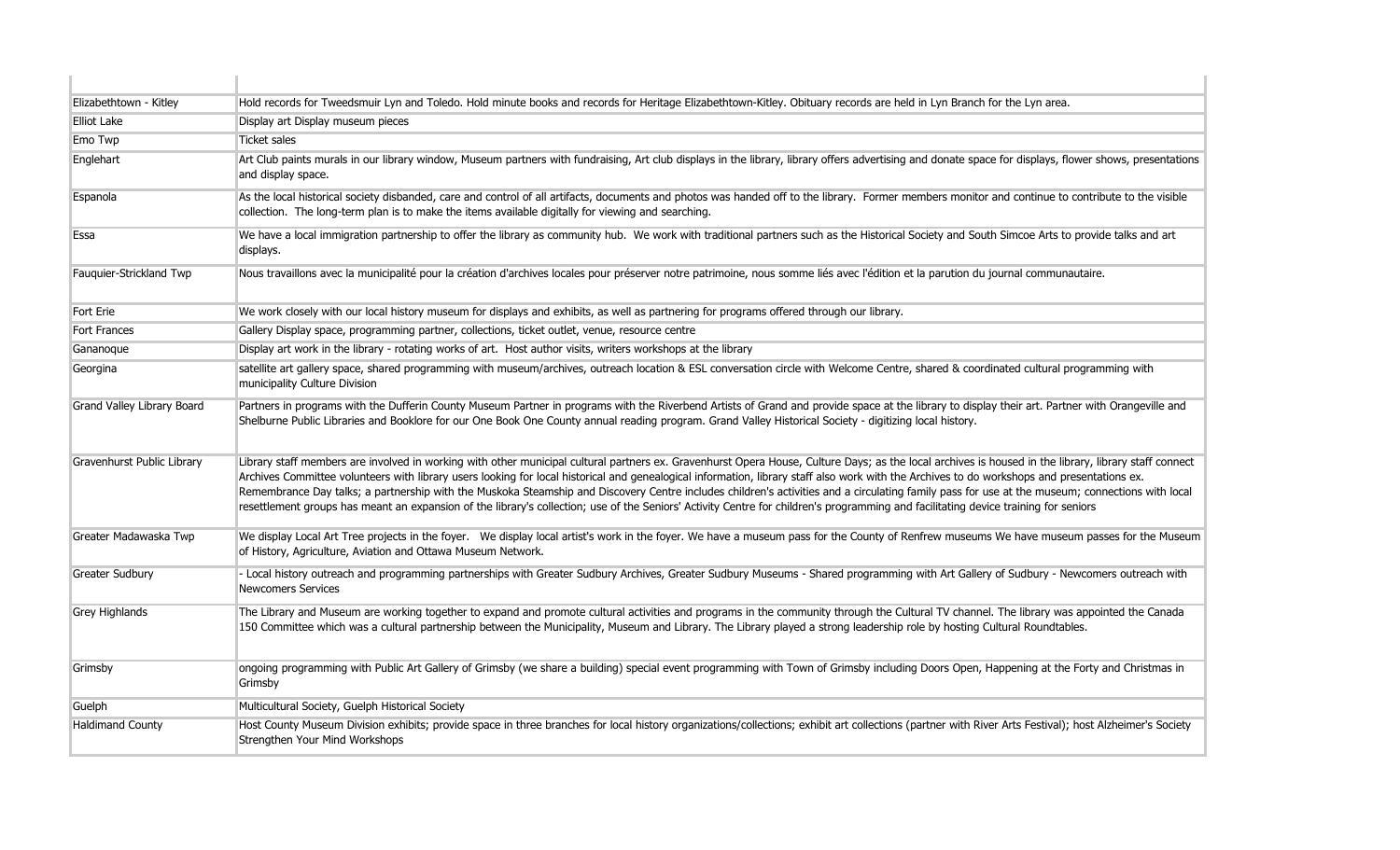| <b>Haliburton County</b>      | We house the local genealogy collection. We are an expanded display space for both local museums and art galleries. Our staff participate on municipal committees for cultural planning.                                                                                                                                                                                                                                                                                                                                                                                                                                                                                                                                                                                                                                                                                                                                                                                                                               |
|-------------------------------|------------------------------------------------------------------------------------------------------------------------------------------------------------------------------------------------------------------------------------------------------------------------------------------------------------------------------------------------------------------------------------------------------------------------------------------------------------------------------------------------------------------------------------------------------------------------------------------------------------------------------------------------------------------------------------------------------------------------------------------------------------------------------------------------------------------------------------------------------------------------------------------------------------------------------------------------------------------------------------------------------------------------|
| <b>Halton Hills</b>           | Esquesing Historical Society/ Archives are housed at the Georgetown Branch The Art Gallery and Community Theatre are part of the Georgetown Branch and Cultural Centre Staff are active<br>participants in the Municipal Cultural Roundtable Halton Hills works closely with Our Digital World and the Ontario Genealogical Society - Halton Peel The Centre for Skills Development are partners<br>who provide settlement services at the Georgetown Branch Staff sit on the Board of Heritage Acton who operate the Acton Town Hall Centre and actively participate and promote cultural services                                                                                                                                                                                                                                                                                                                                                                                                                    |
| <b>Hamilton</b>               | Ancaster Community Services Centre Francais Chamber Music Hamilton COH - Neighbourhood Development Strategy COH - Public Health Services, Tobacco Use Prevention Program COH - Tourism<br>and Culture Division Dundas Community Services Flamborough Archives Hamilton Arts Council Hamilton Conservatory for the Arts Hamilton Gallery of Distinction Hamilton Regional Indian Centre<br>Information Hamilton Les Chater YMCA National Film Board Neighbourhood Action Strategy - Davis Creek Neighbourhood Action Strategy - McQuesten Neighbourhood Action Strategy - Riverdale<br>Neighbourhood Action Strategy - Sherman Rotary Club of Hamilton Royal Botanical Gardens Soroptimist International of Hamilton-Burlington Telling Tales Festival Tweetstock Wesley Urban<br>Ministries Wesley Urban Ministries Wesley Urban Ministries Wesley Urban Ministries @ 350 Quigley Road YMCA - Employment, Education and Immigrant Services YWCA - Employment, Education<br>and Immigrant Services Hamilton Community F |
| Hanover                       | We help collect local seniors memories for the Heritage Committee                                                                                                                                                                                                                                                                                                                                                                                                                                                                                                                                                                                                                                                                                                                                                                                                                                                                                                                                                      |
| <b>Hastings Highlands Twp</b> | Community Centre engagement                                                                                                                                                                                                                                                                                                                                                                                                                                                                                                                                                                                                                                                                                                                                                                                                                                                                                                                                                                                            |
| Hawkesbury                    | Nous avons des passes familiales pour entrée gratuite pour 9 musées de la région d'Ottawa. La bibliothèque héberge la collection de la Société d'histoire et de généalogie de Prescott-Russell                                                                                                                                                                                                                                                                                                                                                                                                                                                                                                                                                                                                                                                                                                                                                                                                                         |
| Head, Clara & Maria           | Free Family Passes                                                                                                                                                                                                                                                                                                                                                                                                                                                                                                                                                                                                                                                                                                                                                                                                                                                                                                                                                                                                     |
| Huntsville                    | The Huntsville Art Society coordinates displays of the works of the members of its society in the library throughout the calendar year. In 2016 there were several displays for two month period.<br>Other examples include historical displays in the library, PAWS to Read, and outreach to other organizations. The library works with the Muskoka Parry Sound Genealogy Group to preserve the<br>history and share it with the community. Bracebridge Public Library, Muskoka Lakes Public Library and the Huntsville Public Library share the VITA platform Muskoka Digital Archives to share<br>imanes documents and more                                                                                                                                                                                                                                                                                                                                                                                        |
| <b>Huron County</b>           | Museums - joint programming and displays; Conservation Authorities - collaboration on programs, Healthy Kids Storytime Trail; Early Years - joint programming, Read to Baby Bundles; Homes for<br>the Aged - Item delivery, intergenerational storytimes; Local Artists - Hanging of art in branch and artists in the library and art workshops                                                                                                                                                                                                                                                                                                                                                                                                                                                                                                                                                                                                                                                                        |
| <b>Huron Shores</b>           | book sale                                                                                                                                                                                                                                                                                                                                                                                                                                                                                                                                                                                                                                                                                                                                                                                                                                                                                                                                                                                                              |
| Innisfil                      | 'Simcoe County at War' exhibit shared information about how the Great War shaped the experiences of the men and women of Innisfil and beyond. This display featured photos, objects, and<br>other memorabilia from the 'Our Stories Innisfil' collection as well as materials from the 'Simcoe County Archives' and 'Archives of Ontario'. A 'Drumming Circle' meets monthly as a Community-led<br>group. A 'Seed Library', also Community-led, runs at the Lakeshore Branch, and during 2016 planned and hosted its first 'Seedy Saturday' programme. In partnership with the Innisfil Arts, Culture<br>and Heritage Council, the Library participates in the local 'Studio Tour', which showcases the work of local artists. Other partnerships include: 'Newcomer Services', which are available weekly<br>within the Library, Jazz and Blues Festivals, reciprocal borrowing arrangements with local libraries, and Library Staff working with local entrepreneurs to create artistic expressions in our spaces.   |
| James Twp                     | we promote the museum, have access to their info and are able to share info with others as they are only open seasonally.                                                                                                                                                                                                                                                                                                                                                                                                                                                                                                                                                                                                                                                                                                                                                                                                                                                                                              |
| Kawartha Lakes, City of       | The Library does joint programming with the Kawartha Art Gallery for children (ArtsAlive!), teens (manga drawing) and Makerspace days. The Library provides staffing resources to the Kawartha<br>Lakes Heritage Network, which is an umbrella group for local museums and arts groups. This group is working towards the development of a cultural centre for Kawartha Lakes. The Library has<br>also partnered with a local citizens' group to provide support for new Canadians from Syria and ESL support. The Library also sponsored and participated in a two day local independent authors<br>book festival in August 2016 at Dromoland Farms, near Little Britain. The Library held the Mayor's Writing Competition and presented awards for in both the junior and senior categories.                                                                                                                                                                                                                         |
| Kenora City                   | 1. We work closely with our local Museum and together we work on a committee that holds an annual Storytelling event every year and publishes the stories every five years. 2. We house the<br>ESL materials for the local refugee group so the teachers and tutors have easy access to the materials in a central location. 3. We work with a local genealogy group and volunteers that has been<br>instrumental in digitizing our newspapers and building a searchable database for the newspapers as well.                                                                                                                                                                                                                                                                                                                                                                                                                                                                                                          |
|                               | Killaloe, Hagarty & Richards Twp artwork on display from local studio, providing meeting space, joint cultural programming and events with municipality                                                                                                                                                                                                                                                                                                                                                                                                                                                                                                                                                                                                                                                                                                                                                                                                                                                                |
| <b>King Twp</b>               | Offered jointly sponsored cultural programs, resource cost sharing and display of art and artifacts                                                                                                                                                                                                                                                                                                                                                                                                                                                                                                                                                                                                                                                                                                                                                                                                                                                                                                                    |
| Kingston-Frontenac County     | Lend museum passes; Cross-promote theatre programs by providing story time before children's events; House local genealogical organizations' collections; Digitize local history collections; House<br>المراجع والمستحقق والمتعاون والمستحقق والمستحقق والمستعمل والمستحق والمتعاون والمستحق والمنافرة والمتناول<br>the contract of the contract of<br>the contract of the contract<br><b>Contractor</b><br>the contract of the con-                                                                                                                                                                                                                                                                                                                                                                                                                                                                                                                                                                                   |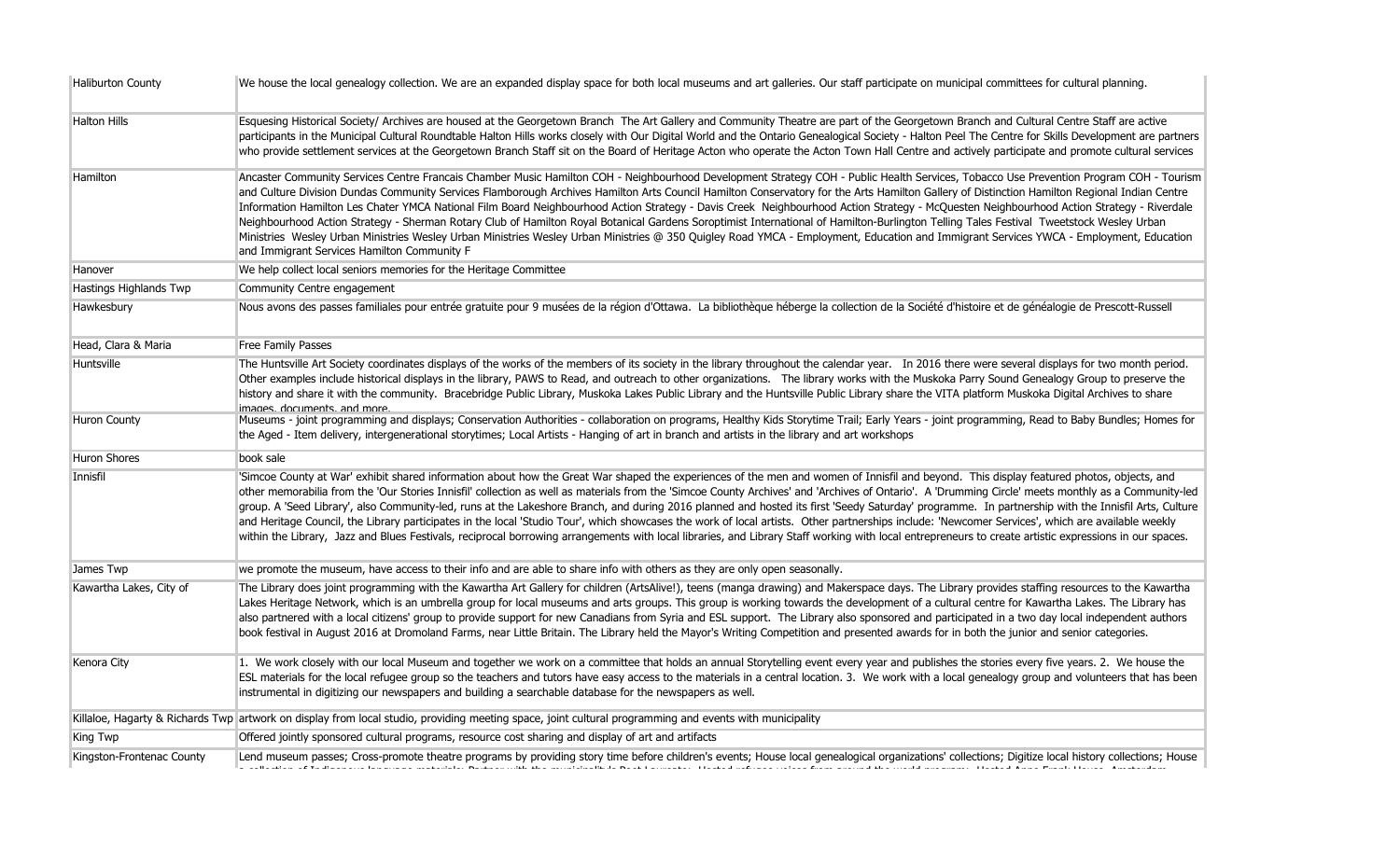|                             | a collection of Indigenous language materials; Partner with the municipality's Poet Laureate; Hosted retugee voices from around the world program; Hosted Anne Frank House, Amsterdam<br>exhibit; Partnered with local theatre groups to offer youth art festival                                                                                                                                                                                                                                                                                                                                                                                                                  |
|-----------------------------|------------------------------------------------------------------------------------------------------------------------------------------------------------------------------------------------------------------------------------------------------------------------------------------------------------------------------------------------------------------------------------------------------------------------------------------------------------------------------------------------------------------------------------------------------------------------------------------------------------------------------------------------------------------------------------|
| Kitchener                   | Art gallery: programming for children (Kitchener Waterloo Art Gallery) Heritage organizations: library holds archival collections and programming (Waterloo Historical Society and Ontario<br>Genealogical Society) Ethno-cultural and newcomer Service Organizations: partner with programming and settlement services / LSP program (YMCA Immigration Services and KW Multicultural<br>Centre)                                                                                                                                                                                                                                                                                   |
| La Nation                   | We provide the loaned of museum passes to all Ottawa area museums that covers admission costs for up to 4 family members                                                                                                                                                                                                                                                                                                                                                                                                                                                                                                                                                           |
| Lambton County              | Genealogy programs provided by Museum staff, provision of theatre space for cultural programs hosted by agencies, distribution of promotional materials for cultural programs and local tourism.<br>Programs for newcomers                                                                                                                                                                                                                                                                                                                                                                                                                                                         |
| Larder Lake Public Library  | The Library applies for a YCW summer student. This student works 20 hours in the Library and 20 hours with the Historical Society\Municipality at the Tourist Center.                                                                                                                                                                                                                                                                                                                                                                                                                                                                                                              |
|                             | Leeds and the Thousand Islands The library has a vibrant Archives which serves as a draw for both local residents and cultural tourists. The archives is a growing organization accepting donations of historical records and<br>materials from current and former residents. The library relies heavily on the Archives and heritage organizations in providing access to historical genealogical information. The library provides<br>access to our local museums on an ongoing basis, which services as cultural and heritage destination. The library partners with our Municipal and cultural planning department through shared<br>activities and nartnershins               |
| Lennox and Addington County | The County Libraries and the County Museum & Archives fall under the same umbrella of the County's Community & Development Services department. We share many resources (databases,<br>equipment, staff) and often collaborate on events and programming initiative (joint author event, monthly archives exhibits at the libraries). We're also partners with the Greater Napanee Arts &<br>Culture Committee (Culture Days, Local Author Showcase), Greater Napanee & Area Arts Association (Art in the Library), the L&A Horticultural Society (Friends of the Library Gardeners, joint<br>events) and our local media outlets (88.7 MYEM The Nananee Beaver The Nananee Guide) |
| Lincoln                     | Joint indexing of historical deeds between Heritage Group and the Library.                                                                                                                                                                                                                                                                                                                                                                                                                                                                                                                                                                                                         |
| London                      | Black History Events & Gala, Historic Sites Plaquing, Creative Age Festival, Banff Film Festival, Art Shows (local artists groups), Shakespeare 400, London Words fest, Poet Laureate Programs,<br>National Film Day Screenings, Festival of Trees (Regional - London)                                                                                                                                                                                                                                                                                                                                                                                                             |
| M'Chigeeng FN               | First Nation Storytelling Shoe Decorating Homework Help                                                                                                                                                                                                                                                                                                                                                                                                                                                                                                                                                                                                                            |
| Madawaska Valley Twp        | The library partnered with the local Art Gallery & Museum to provide children & adult programs such as our Telling Tales series which focused on story telling through art, writing, & discussion.<br>The library provides space for the local genealogy group to hold monthly meetings and they in turn provide tutorials for patrons doing genealogical research. The Local Horticultural Society created<br>a Learning Garden in 2013 and continue to maintain and add to the garden. The garden has plants native to the Madawaska Valley. Plans are in place to provide plagues with a map of the garden<br>for hetter signage and information                                |
| Magnetawan Twp              | Heritage Day - Story time & crafts Partnership with Recreation Committee and Community Centre                                                                                                                                                                                                                                                                                                                                                                                                                                                                                                                                                                                      |
| Marathon                    | Marathon Public Library promotes and works closely with all of the above.                                                                                                                                                                                                                                                                                                                                                                                                                                                                                                                                                                                                          |
| Markham                     | Joint program creation and deployment.                                                                                                                                                                                                                                                                                                                                                                                                                                                                                                                                                                                                                                             |
| Markstay-Warren             | library houses part of the local museum's collection on display                                                                                                                                                                                                                                                                                                                                                                                                                                                                                                                                                                                                                    |
| Mattawa                     | They help pay for the food for the after school club                                                                                                                                                                                                                                                                                                                                                                                                                                                                                                                                                                                                                               |
| Mattice-Val Cote Twp        | Partenariat de planification culturelle municipal Activité culturel en partenariat avec la municipalité Au club de l'âge d'or nous apportons une sélection de livres une fois par mois                                                                                                                                                                                                                                                                                                                                                                                                                                                                                             |
| McKellar Twp                | This year we had a joint event with the museum called Teddy Bear Night at the Museum. The event took place at the community centre with fun and games for the kids and their stuffed animals.<br>Followed by the bears sleeping over at the museum. The next day the kids came to the library to receive a story and a photo of their stuffies over night adventure. With this event we brought<br>awareness to the library and the museum. As always we help with promotion and loan materials to the museum.                                                                                                                                                                     |
| Meaford                     | Meaford Hall Arts & Cultural Centre - Partner on many types or programs and events. Use and rental of accessible space. Meaford Museum - our local history collection is housed at the Museum<br>but catalogued in our ILS with the Museum as the location. Many other partnerships for programs and events.                                                                                                                                                                                                                                                                                                                                                                       |
| Merrickville-Wolford        | lend museum and gallery passes to public; host Historical Society's digital archives; house theatre group's collection of plays and partnered on summer theatre program for youth                                                                                                                                                                                                                                                                                                                                                                                                                                                                                                  |
| Michipicoten FN             | Cultural fairs networking                                                                                                                                                                                                                                                                                                                                                                                                                                                                                                                                                                                                                                                          |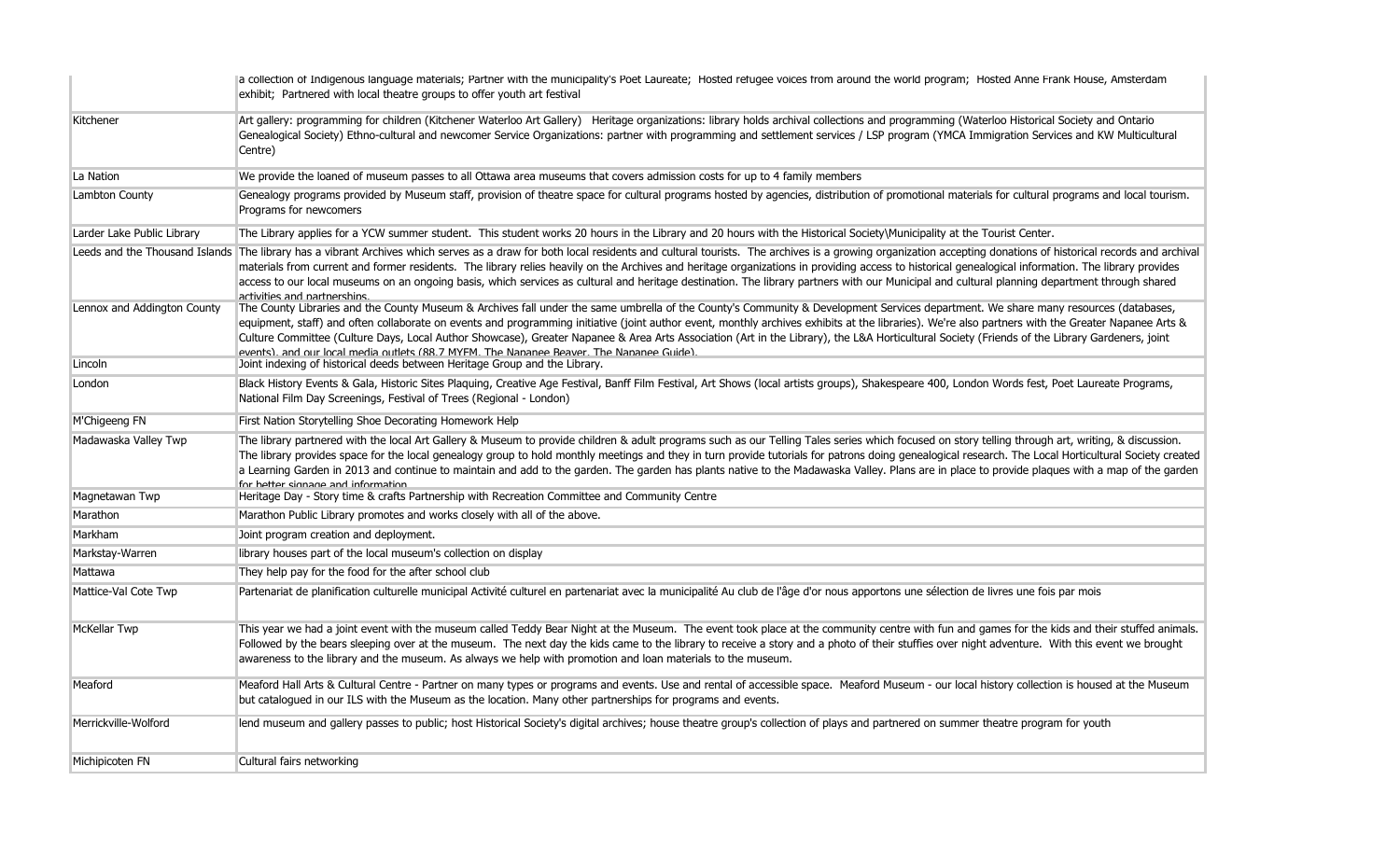| Middlesex County Library                                      | Strathroy Library is co-located with Museum Strathroy-Caradoc. Programming and display partnerships occur on an ongoing basis. The Library also participates in the London Immigration Portal<br>steering committee project which has a mandate of providing new immigrants with access to resources and support in their communities.                                                                                                                                                                                                                                                                                            |
|---------------------------------------------------------------|-----------------------------------------------------------------------------------------------------------------------------------------------------------------------------------------------------------------------------------------------------------------------------------------------------------------------------------------------------------------------------------------------------------------------------------------------------------------------------------------------------------------------------------------------------------------------------------------------------------------------------------|
| Midland                                                       | Partnering with the museum & Culture Midland Committee on events and to improve the cultural fabric of Midland                                                                                                                                                                                                                                                                                                                                                                                                                                                                                                                    |
| Milton                                                        | Laurier Milton Lecture series in partnership with Laurier University and the Town of Milton; shared theatre and art programming in the adjacent Centre for the Arts; local horticultural society<br>maintains library gardens and donates gardening magazines; staff members sit on Literacy North Halton and United Way Boards; annual Celebrating Stories festival with various partners<br>supporting early literacy; monthly promotional space donated by local community newspaper; newcomer workshops and training provided by Halton Multicultural Council including transitional<br>services for Syrian Refunees families |
| Mississauga                                                   | Carassauga for instance. Art Gallery of Mississauga. The Living Arts Centre, etc.                                                                                                                                                                                                                                                                                                                                                                                                                                                                                                                                                 |
| Mississauga FN                                                | Working together to look for funding for a small museum. also, recording all historical data, historical workshops etc. Record and video most of the sessions with Native language instructors and<br>store in Library for future reference.                                                                                                                                                                                                                                                                                                                                                                                      |
| Mississippi Mills                                             | local curated art show bimonthly, community garden/community oven/lecture; textile collection housed at Textile Museum; programmes; newcomer services in library                                                                                                                                                                                                                                                                                                                                                                                                                                                                  |
| Mohawks of Akwesasne FN                                       | The Akwesasne Library and the Akwesasne Museum are housed in the same building and are managed by the same person. Patrons and visitors to the Center are encouraged to explore available<br>resources in each area.                                                                                                                                                                                                                                                                                                                                                                                                              |
|                                                               | Mohawks of the Bay of Quinte FN Joint programming and fundraising with Mohawk Language Circle                                                                                                                                                                                                                                                                                                                                                                                                                                                                                                                                     |
| Moonbeam Twp                                                  | Entreaide, partage, présence                                                                                                                                                                                                                                                                                                                                                                                                                                                                                                                                                                                                      |
| Muskoka Lakes Twp                                             | Partnership with Muskoka Lakes Museum - shared digital collection project, promotion of programs. Muskoka Chautauqua - display and promote events.                                                                                                                                                                                                                                                                                                                                                                                                                                                                                |
| New Tecumseth                                                 | NTPL provides gallery space for the South Simcoe Art Group; NTPL participates in Cultural Events through the County of Simcoe; NTPL works with the Museum on the Boyne as a distributor of<br>advertising and holds the Banting Digital Archive; NTPL sponsors newcomer events and lends free space for same                                                                                                                                                                                                                                                                                                                      |
| Newmarket                                                     | Winterfest, Museum displays, Jazz Festival, Multicultural fair, Welcome Ctr, Haunted Library                                                                                                                                                                                                                                                                                                                                                                                                                                                                                                                                      |
| Niagara Falls                                                 | We partner with cultural organizations to offer programming, including numerous consultations, local library talks and art shows.                                                                                                                                                                                                                                                                                                                                                                                                                                                                                                 |
| Niagara-on-the-Lake                                           | - Host local heritage portal & digitize materials for local organizations - Provide meeting space & promotion for local writers' group - Host educational programs for Niagara Jazz Festival - Consult<br>with local cultural groups on municipal culture plan - Joint programming with art gallery                                                                                                                                                                                                                                                                                                                               |
| Norfolk County                                                | The Port Rowan/South Walsingham Heritage Association house their collection in the Port Rowan Branch. We have 'Conversation Circle' held in partnership with the YMCA where we run a group<br>twice a week focusing on improving the patrons English speaking skills, forming friendships, and gaining valuable local information. The Norfolk Remembers group is bringing awareness to the<br>community regarding the sacrifices made by the young men and women of Norfolk in the first World War.                                                                                                                              |
| North Bay                                                     | We have a partnership with the North Bay Horticultural Society to offer a Seedlings Storytime, and we provide space to the Nipissing Genealogy Society for their materials and services.                                                                                                                                                                                                                                                                                                                                                                                                                                          |
| North Grenville Twp                                           | Displays; talks; collaboration with programs such as Doors Open in September 2016. Assistance to Syrian refugee families with access to library programs, language materials and space for<br>tutoring as well as working with the county Newcomer Service Organization.                                                                                                                                                                                                                                                                                                                                                          |
| North Kawartha Twp                                            | We house the local historical society collection and they meet in the library meeting room. We have a display wall and display cabinet for our local artisans.                                                                                                                                                                                                                                                                                                                                                                                                                                                                    |
| North Perth                                                   | Artist of the Month, photo contest                                                                                                                                                                                                                                                                                                                                                                                                                                                                                                                                                                                                |
| Northeastern Manitoulin and the English as a second language. |                                                                                                                                                                                                                                                                                                                                                                                                                                                                                                                                                                                                                                   |
| Oakville                                                      | Collaborative programming e.g., authors on art (Oakville Galleries), Giggles & Galleries (Oakville Galleries), Halton Multicultural Connections, etc. Information sharing, referrals, content in Historical<br>databases.                                                                                                                                                                                                                                                                                                                                                                                                         |
| Oliver Paipoonge                                              | Community Arts Heritage Education Program, connects artists with us to run cultural programming                                                                                                                                                                                                                                                                                                                                                                                                                                                                                                                                   |
| Orangeville                                                   | The library is represented (voting member) of the Municipal Arts & Culture Committee of Council, we work with the County Museum and Heritage Orangeville to deliver programs, the library<br>provides space for a rotating display of the work of the Orangeville Art Group. The Writers' Guild holds bi-weekly meetings in the library and offers various programs (i.e. Poetry night).                                                                                                                                                                                                                                          |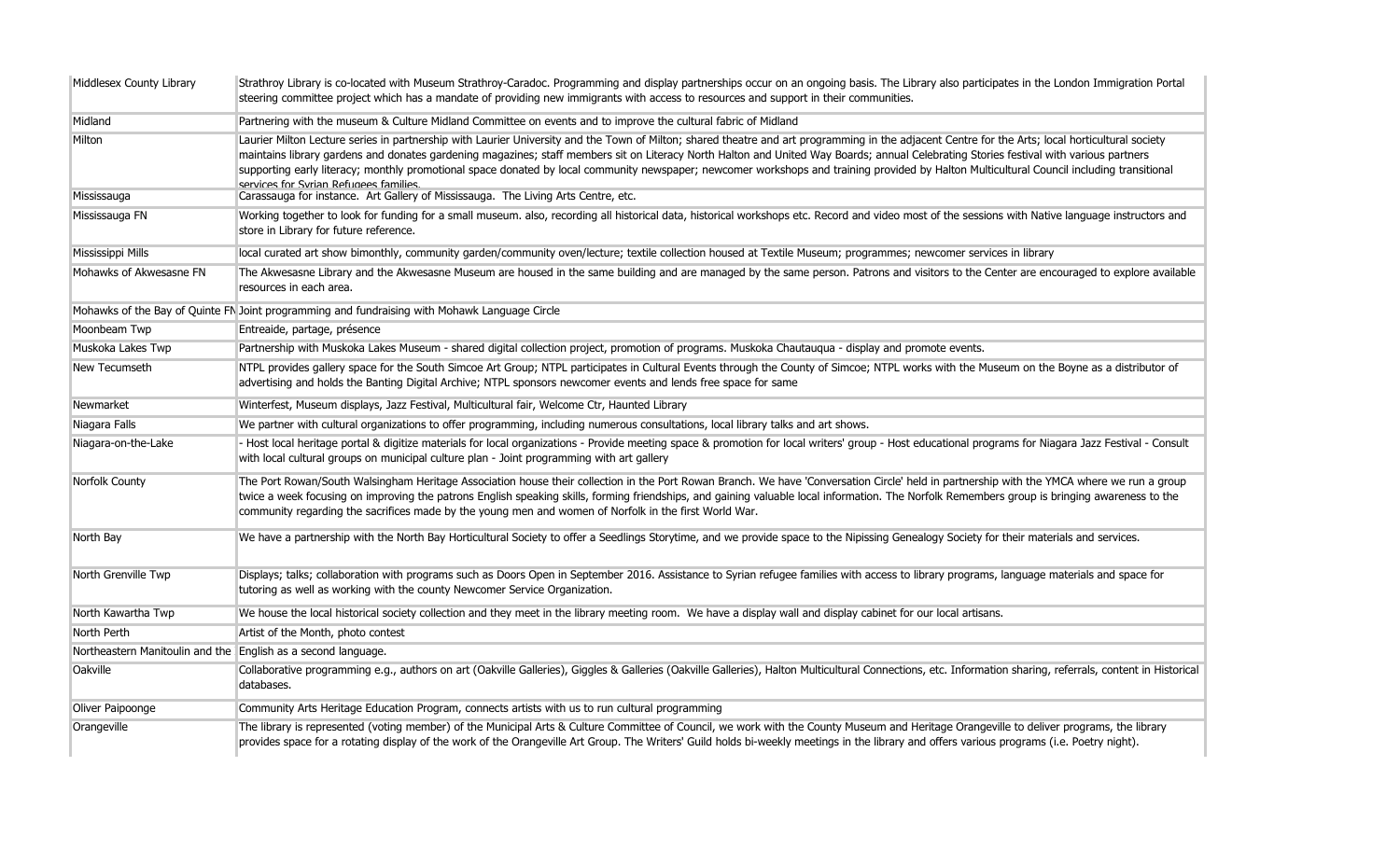| Orillia                     | Canada/Orillia 150 celebration activities in partnership with municipal culture department.                                                                                                                                                                                                                                                                                                                                                                                                                                                                                         |
|-----------------------------|-------------------------------------------------------------------------------------------------------------------------------------------------------------------------------------------------------------------------------------------------------------------------------------------------------------------------------------------------------------------------------------------------------------------------------------------------------------------------------------------------------------------------------------------------------------------------------------|
| Oshawa                      | Cultural Leadership Council, Culture Counts (Municipal), Juried Art Show, Museum Passes, Enhanced Citizenship Ceremonies, Senior's Writing Contest, Teen Art & Writing Contests, Culture in the<br>Square (Municipal), Aboriginal Drum Socials, Trans Day of Remembrance, LGBTQ Gala                                                                                                                                                                                                                                                                                                |
| Ottawa                      | Museum Passes, SMART library cards.                                                                                                                                                                                                                                                                                                                                                                                                                                                                                                                                                 |
|                             | Owen Sound & North Grey Union Provide space and partner with programming with art gallery, museums and the One World Festival. Staff and Board presence with Youth Film Festival. House and provide access to local history<br>collection.                                                                                                                                                                                                                                                                                                                                          |
| <b>Oxford County</b>        | Member of Local Immigration Partnership - multicultural programs, conversation cafes Coowner of book scanner with Elgin County Archives for digitization projects Joint projects with County of<br>Oxford Archives Joint programming with Annandale House NHS Tillsonburg Local history collection deposit with local OGS/OHS Art displays in branches Member of Oxford Creative Connections Inc.                                                                                                                                                                                   |
| Parry Sound                 | This year our community welcomed two refugee families from Syria. We had a special day to celebrate refugees and worked with the Welcoming Organization to purchase some Arabic books.                                                                                                                                                                                                                                                                                                                                                                                              |
| Pelham                      | Pelham Historical Society displays and stores material in our facilities. They maintain a historical collection of key local documents accessible to staff and the public. Pelham Art Festival stores<br>materials in our facility. The proceeds from the annual festival are donated to the library. We provide display and gallery work space to the Pelham Art Club. The Legion is a regular fundraising<br>partner and active support of library services.                                                                                                                      |
| Pembroke                    | Revolving art gallery, Library card has value, Music programs, Dance workshops, ESL chat groups, Educational programs- JumpMath, Reading buddy, Ready for reading, Story Time, Junior Fire<br>Fighters, O Camp, Well baby clinic,                                                                                                                                                                                                                                                                                                                                                   |
| Penetanguishene             | Museums in the County of Simcoe, Immigration Portal, Libraries in the County of Simcoe                                                                                                                                                                                                                                                                                                                                                                                                                                                                                              |
| Perry Twp                   | Perry Township Historical Society                                                                                                                                                                                                                                                                                                                                                                                                                                                                                                                                                   |
| Perth and District Union    | Perth Museum, Lanark Immigration Partnership                                                                                                                                                                                                                                                                                                                                                                                                                                                                                                                                        |
| Petawawa                    | In partnership with local and area museums we offer family passes for loan. This is extremely popular and well used. We encourage partnerships with cultural planning services willingly hosting<br>online links to surveys and information.                                                                                                                                                                                                                                                                                                                                        |
| Peterborough                | Art displays in library, hosting genealogy focused workshops, hosting community events and open forums for city staff, Mother Goose program held in partnership with New Canadian Centre.                                                                                                                                                                                                                                                                                                                                                                                           |
| Pickering                   | Work closely with Museum creating shared plan with Historical Society to direct and share resources. Much outreach with the local Welcome Centre including digital outreach.                                                                                                                                                                                                                                                                                                                                                                                                        |
| Port Colborne               | Community programming delivered in collaboration with the Museum and Archives by sharing facilities, staff and other resources. An example of this collaboration is the organization of<br>programming centred on the City's historical commemorations which involved both the Museum and the City. We also work with a local service club (PC Lions) to promote and provide affordable<br>programming for families. The library hosts art shows with artists from local galleries, and continues to work with the City of Port Colborne to bring cultural events to our community. |
| Port Hope                   | Joint programs, shared facilities, strategic service planning, collaborative marketing, resource sharing                                                                                                                                                                                                                                                                                                                                                                                                                                                                            |
|                             | Powassan & District Union Public We actively recruit local artists to exhibit their works in our Downstairs Art Gallery, and contact the curator of the small war museum at the local Legion whenever items of interest are do<br>the library. The library also participates in the local Maple Syrup Festival, partnering with the local Scotiabank to sell taffy on a stick as a fundraiser.                                                                                                                                                                                      |
| Prescott                    | South Grenville Guild of Fine Arts display their art work on the walls throughout the Library and in the display case. They are changed up every 3 months.                                                                                                                                                                                                                                                                                                                                                                                                                          |
| <b>Prince Edward County</b> | Archives                                                                                                                                                                                                                                                                                                                                                                                                                                                                                                                                                                            |
| Quinte West                 | Ontario Genealogical Society Community Advocacy & Legal Centre                                                                                                                                                                                                                                                                                                                                                                                                                                                                                                                      |
| Ramara Twp                  | All partner libraries of the Simcoe County Library Cooperative participates in a seasonal program entitled "Cultural Places Passes" that runs from Victoria Day weekend to Thanksgiving Monday.<br>المستقطع المتاريخ والمعارية والمستقيمة والمعراب واستعراب المنادي المتاريخ والمعارض بقرار سنعتب                                                                                                                                                                                                                                                                                   |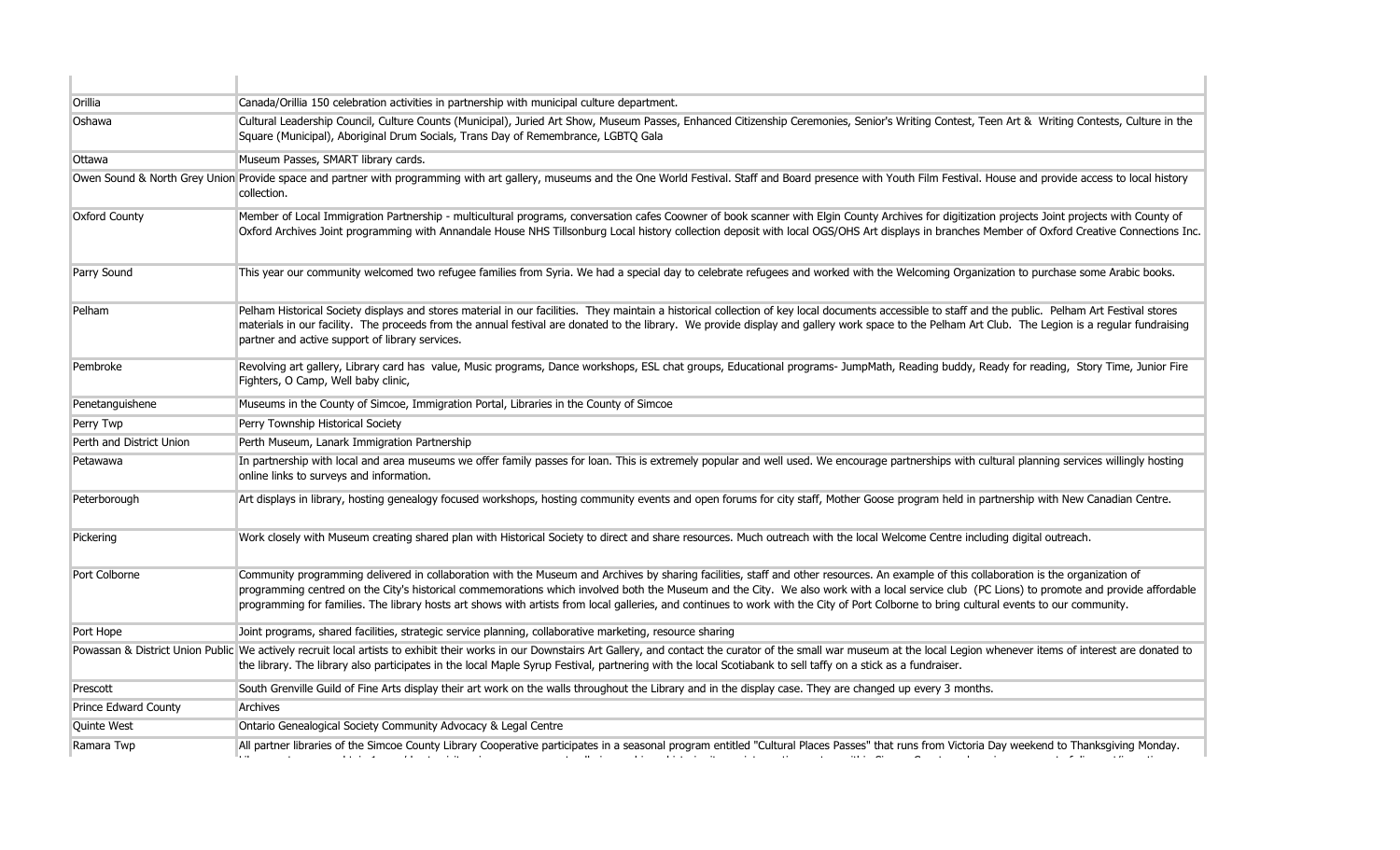|                             | Library patrons can obtain 1 pass/day to visit various museums, art galleries, archives, historic sites or interpretive centres within Simcoe County and receive some sort of discount/incentive.                                                                                                                                                                                                                                                                                                                                                                                                                                                                                                                                                                                                                                                                                                                                                     |
|-----------------------------|-------------------------------------------------------------------------------------------------------------------------------------------------------------------------------------------------------------------------------------------------------------------------------------------------------------------------------------------------------------------------------------------------------------------------------------------------------------------------------------------------------------------------------------------------------------------------------------------------------------------------------------------------------------------------------------------------------------------------------------------------------------------------------------------------------------------------------------------------------------------------------------------------------------------------------------------------------|
| Red Rock Twp                | Partnership with local historical society                                                                                                                                                                                                                                                                                                                                                                                                                                                                                                                                                                                                                                                                                                                                                                                                                                                                                                             |
| Renfrew                     | The local museum does displays within the library. The CEO is the representative for the county libraries for the Local Immigration Partnership organization where we see how the libraries can<br>assist projects and needs pinpointed by the group. The library also works with Heritage Renfrew, a local group run by volunteers, in order to share resources and help promote the valuable<br>services they offer.                                                                                                                                                                                                                                                                                                                                                                                                                                                                                                                                |
| Richmond Hill               | membership in the Richmond Hill Municipal Culture Committee active in TRH Cultural Plan and Cultural Leadership Council                                                                                                                                                                                                                                                                                                                                                                                                                                                                                                                                                                                                                                                                                                                                                                                                                               |
| Rideau Lakes Public Library | The Rideau Lakes Public Library partners with the Municipal Heritage Advisory Committee and various local history organizations to digitize local history.                                                                                                                                                                                                                                                                                                                                                                                                                                                                                                                                                                                                                                                                                                                                                                                            |
| Russell                     | 1. Organisation et animation d'un jardin de lecture pour les enfants (Russell Horticultural Society). 2. Prêt de cartes musées. 3. Numérisation des archives du Russell Historical Society et<br>organisation d'activités dans le cadre du Russell Heritage Festival. 4. Collaboration avec les entreprises locales pour le programme de bouquinomadisme. 5. Les membres du Russell Community<br>Band pratique à la bibliothèque et y donnent des concerts. 6. Organisation d'exposition artistiques avec les artistes locaux. 7. Accueil des groupes de brownies, guides, etc. 8. Expositions<br>provenant des Archives de l'Ontario. 9. Gestion du calendrier d'activités communautaires avec l'organisme bénévole RECAN.                                                                                                                                                                                                                           |
| Sables-Spanish Rivers Twp   | Archiving of items of local interest                                                                                                                                                                                                                                                                                                                                                                                                                                                                                                                                                                                                                                                                                                                                                                                                                                                                                                                  |
| Saugeen FN                  | Language Instruction Classes for all ages and levels. Local Artisans have also hosted free demonstrations at the library.                                                                                                                                                                                                                                                                                                                                                                                                                                                                                                                                                                                                                                                                                                                                                                                                                             |
| Sault Ste. Marie            | The Library is part of Ontario Heritage Sault Ste. Marie which is mandated to collect and preserve the personal histories of the residents of Sault Ste. Marie.                                                                                                                                                                                                                                                                                                                                                                                                                                                                                                                                                                                                                                                                                                                                                                                       |
| Schreiber Twp               | Partnership with Schreiber Archives and Historical Society, Schreiber Rail Museum, Schreiber Heritage Days Committee, displays, programs, events. Schreiber Revitalization Plan which included<br>library renovations.                                                                                                                                                                                                                                                                                                                                                                                                                                                                                                                                                                                                                                                                                                                                |
| Scugog Memorial             | Our Library operates the Kent Farndale Art Gallery                                                                                                                                                                                                                                                                                                                                                                                                                                                                                                                                                                                                                                                                                                                                                                                                                                                                                                    |
| Selwyn                      | Organize and present children's reading tent with children's author readings as an event in the festival                                                                                                                                                                                                                                                                                                                                                                                                                                                                                                                                                                                                                                                                                                                                                                                                                                              |
| Shelburne                   | Deliver programs and materials to residents of 2 local long-term care facilities; Partnership with local museum extended Library's collection (by including Museum's collection in our ILS); work with<br>other libraries in County and a local book store for One Book One County program; work with a community group and a local book store and the museum for author's readings (Authors in the<br>Hills); work with Alzheimer's Society for drop-in coffee event at the library; collect "food for fines" in December to collect food for the food bank that partners with the Fire Department for the<br>Christmas Food Bank drive; had display table at Local Farmers' Market to advertise library and promote summer programs; Had program run by Food & Farming Alliance to showcase local/healthy<br>foods; Local Health unit supplied pedometers used for various programs and other materials that can be used in classrooms for schools. |
| Simcoe County Co-operative  | Cultural Places Pass Program (includes archives, art galleries, museums, heritage groups), Simcoe County Cultural Planning, Local Immigration Partnership Council                                                                                                                                                                                                                                                                                                                                                                                                                                                                                                                                                                                                                                                                                                                                                                                     |
| Sioux Lookout               | We work closely with the Sioux Lookout Community Museum to deliver shared programs and cross-promotion. The Municipality of Sioux Lookout's Heritage and Culture Committee approached<br>the library in 2016 to collaborate on events. This partnership continues to grow.                                                                                                                                                                                                                                                                                                                                                                                                                                                                                                                                                                                                                                                                            |
| <b>Six Nations FN</b>       | digital archive, share resources. Municipal--planning culture programs and assessing needs in community. Joint grant writing. Local radio History Show weekly.                                                                                                                                                                                                                                                                                                                                                                                                                                                                                                                                                                                                                                                                                                                                                                                        |
| <b>Smiths Falls</b>         | Library participates in LIP (Local Immigration Partnership)                                                                                                                                                                                                                                                                                                                                                                                                                                                                                                                                                                                                                                                                                                                                                                                                                                                                                           |
| Springwater Twp             | Museum passes                                                                                                                                                                                                                                                                                                                                                                                                                                                                                                                                                                                                                                                                                                                                                                                                                                                                                                                                         |
| St. Catharines              | The Library catalogues the Museums book collection and the records remain on the Library's ILS. The Library maintains the OGS-Niagara Branch collection. The Canadian Authors Association holds<br>their meetings and run their programs for members and non-members in the Library. They provide authors to judge our Teen reading contest entries. Brock University provides a speaker series.<br>The Photography Club runs programs and an annual Teen photography contest.                                                                                                                                                                                                                                                                                                                                                                                                                                                                        |
| St. Charles                 | SECHC - Walking and Knitting Clubs Legal Clinic - Provide space for consultations Heart and Stroke Foundation - I am a Team Captain for door to door canvasing OCOF - Craft and reading<br>sessions Historical Society - Aid with research, given them space to store materials, gave them a place to work and also to showcase some of their historical objects.                                                                                                                                                                                                                                                                                                                                                                                                                                                                                                                                                                                     |
| St. Joseph Twp              | Historical society held their meeting in the library and store their local history achieves.                                                                                                                                                                                                                                                                                                                                                                                                                                                                                                                                                                                                                                                                                                                                                                                                                                                          |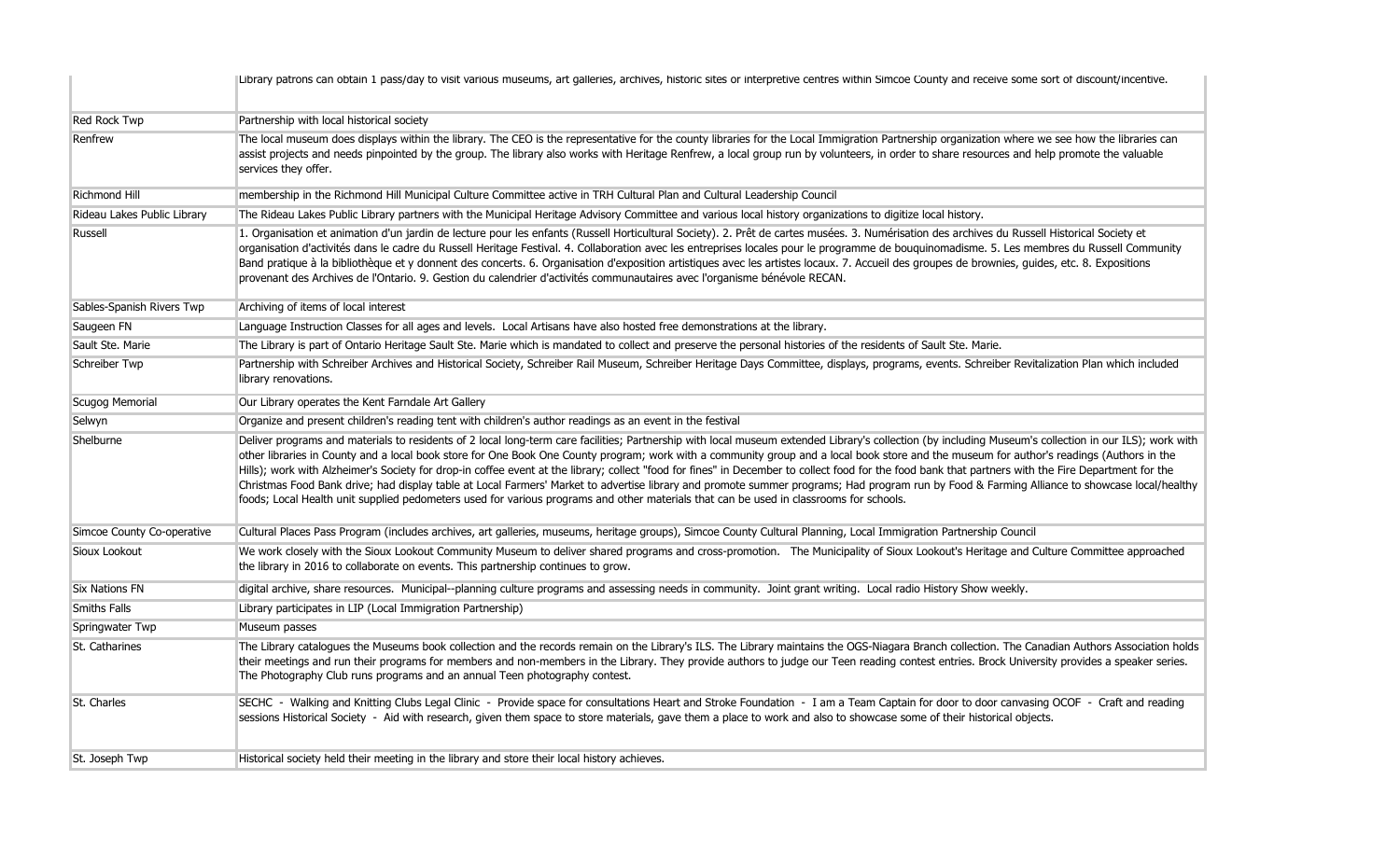| St. Marys Public Library | We have joint programming opportunities with the local museum. Additionally we have a Friends of the Library who collects community information and develops packages for purchase for anyone<br>who joins the library. Additionally there are newcomer programs including coffee socials the library hosts.                                                                                                                                                                                                                                                                                                                                                                                                                                                                                                                                                                                                                                                                                                                                                                |
|--------------------------|-----------------------------------------------------------------------------------------------------------------------------------------------------------------------------------------------------------------------------------------------------------------------------------------------------------------------------------------------------------------------------------------------------------------------------------------------------------------------------------------------------------------------------------------------------------------------------------------------------------------------------------------------------------------------------------------------------------------------------------------------------------------------------------------------------------------------------------------------------------------------------------------------------------------------------------------------------------------------------------------------------------------------------------------------------------------------------|
| St. Thomas               | Elgin County Archives (digitization of newspapers); St. Thomas and District Horticultural Society (planning of gardens with TAB); YWCA Settlement Services (Rim Festival); Elgin County Library<br>(Film Festival, Culture Days); Elgin Genealogical Society (digitization);St. Thomas Elgin Public Arts Centre (Children's Programming)                                                                                                                                                                                                                                                                                                                                                                                                                                                                                                                                                                                                                                                                                                                                    |
|                          | Stormont, Dundas & Glengarry C Share & ACCESS ARCHIVE RESOURCES- Dundas Land Records, Glengarry Archives; Loanable Museum passes to Ottawa Museum Network & local museums; program facilitation by local historical<br>societies                                                                                                                                                                                                                                                                                                                                                                                                                                                                                                                                                                                                                                                                                                                                                                                                                                            |
| Stratford                | Literary Walks, "Night at the Museum", Cushion Concerts, Newcomer Nights, Volunteer opportunity database, Rotary Reads.                                                                                                                                                                                                                                                                                                                                                                                                                                                                                                                                                                                                                                                                                                                                                                                                                                                                                                                                                     |
| Tay Twp                  | we participate in the Cultural Places Pass program, a day pass visit via library e-access to local heritage and cultural sites for visitors and tourists. provision has been made through the Simcoe<br>County for inclusion in newcomer services and materials                                                                                                                                                                                                                                                                                                                                                                                                                                                                                                                                                                                                                                                                                                                                                                                                             |
| Temagami FN              | Archiving all of our material                                                                                                                                                                                                                                                                                                                                                                                                                                                                                                                                                                                                                                                                                                                                                                                                                                                                                                                                                                                                                                               |
| Temiskaming Shores       | The library partners on programming with the Art Gallery and local museums and heritage organizations, provides space and language assessment proctoring services for newcomer organizations,<br>partnered on programming with the local health unit and the Healthy Kids Community Challenge, and is part of the local Art's council.                                                                                                                                                                                                                                                                                                                                                                                                                                                                                                                                                                                                                                                                                                                                      |
| The Blue Mountains       | We have am art gallery housed in our one branch. It is managed by an Arts Council that is a sub committee of our Board. We provide staff support to the Council. Our new library branch is<br>housed inside our community museum. We provided the staffing for the facility and it now falls under the operations of the Library. There is a Museum Advisory Committee that is a sub<br>committee of the Board.                                                                                                                                                                                                                                                                                                                                                                                                                                                                                                                                                                                                                                                             |
| Thessalon                | <b>Historical Website</b>                                                                                                                                                                                                                                                                                                                                                                                                                                                                                                                                                                                                                                                                                                                                                                                                                                                                                                                                                                                                                                                   |
| Thorold                  | Pre 1995 land registry files are housed in the Library. Some Beaverdams LACAC files are housed in the Library.                                                                                                                                                                                                                                                                                                                                                                                                                                                                                                                                                                                                                                                                                                                                                                                                                                                                                                                                                              |
| Thunder Bay              | Over four years, the World War One - Thunder Bay Centennial Project will commemorate this time in history (1914-1918) through stories, displays, exhibits, and more. Current partners include:<br>Thunder Bay Public Library, City of Thunder Bay Archives, Thunder Bay Museum, Northwestern Ontario Sports Hall of Fame, Thunder Bay Military Museum, Northwestern Ontario Aviation Heritage<br>Centre, and Lakehead University's Department of History.                                                                                                                                                                                                                                                                                                                                                                                                                                                                                                                                                                                                                   |
| Timmins                  | Aboriginal Day Celebrations, Northern Ontario Expo, Master Gardeners, etc.                                                                                                                                                                                                                                                                                                                                                                                                                                                                                                                                                                                                                                                                                                                                                                                                                                                                                                                                                                                                  |
| Toronto                  | Literary programs TD Summer Reading Club, the eh List Author series. Programs with Canada Council for the Arts, CBC Canada Reads, Small Print Toronto & the Dicken's Fellowship. Writing<br>workshops with Toronto Writers' Cooperative, Authors of Soul & Phoenix Poetry. Private/Public partnership Sun Life Museum + Arts Pass for free family access to cultural venues & the Musical<br>Instrument lending library. Hosted the Toronto Comic Arts Festival. Aboriginal programs with the Gardiner Museum, Museum of Inuit Art & the Ogimaa Mikana Project. Cultural programs with<br>Culture Days, Aga Khan Museum, Bata Shoe Museum, Royal Ontario Museum & Textile Museum. Music programs with Open Tuning Festival, Canadian Opera Company, Tafelmusik & Toronto<br>Mendelssohn Choir. Heritage events with Archives of Ontario, Black Creek Pioneer Village, Ontario Genealogical Society & various ethnic cultural centres, historical & genealogical societies. Film<br>programs with National Film Board, CinéFranco & COMMFEST Global Community Film Festival. |
| <b>Trent Hills</b>       | We display and host openings for the Spirit of the Hills art group at two of our three branches. The other branch hosts and works in conjunction with the juried art shows for the Maple Syrup<br>Festival and the Lilac Festival in Warkworth. The Trent Hills Library Board works with the Seymour Committee Foundation which promotes community development. They have purchased books for<br>us and funded author visits. We have displayed articles from the heritage society in the cases at the library and partnered in gathering information for genealogy research when people visit. We<br>also keep a sheet for information for the public to fill out on inquiries to the heritage society to assist them in making their research easier. Our cemetery records are kept at one branch. We work<br>with the Municipal Economic and Cultural planner to assist in promotion of events and programs. The Hastings Branch hosts and actively attends the Hastings genealogy society meetings every<br>month.                                                      |
| <b>Trent Lakes</b>       | We have a display from the historical society and work in partnership with them on events. We work together to preserve local history and artifacts. Our Council Rep also sits on the board of the<br>Historical Society. The CEO attends meetings of the Community Development Organization. Together we work to provide the community with the best service possible without duplication of<br>services.                                                                                                                                                                                                                                                                                                                                                                                                                                                                                                                                                                                                                                                                  |
| <b>Uxbridge Twp</b>      | Research - Extensive collection at the library. Speakers - shared with Museum and Uxbridge Historical Society. Fright Night at the Museum - providing volunteers.                                                                                                                                                                                                                                                                                                                                                                                                                                                                                                                                                                                                                                                                                                                                                                                                                                                                                                           |
| Vaughan                  | Welcome Centre, COSTI, Experience Vaughan passes, Active Together Master Plan, Human Endeavour, Newcomer Bus Tour                                                                                                                                                                                                                                                                                                                                                                                                                                                                                                                                                                                                                                                                                                                                                                                                                                                                                                                                                           |